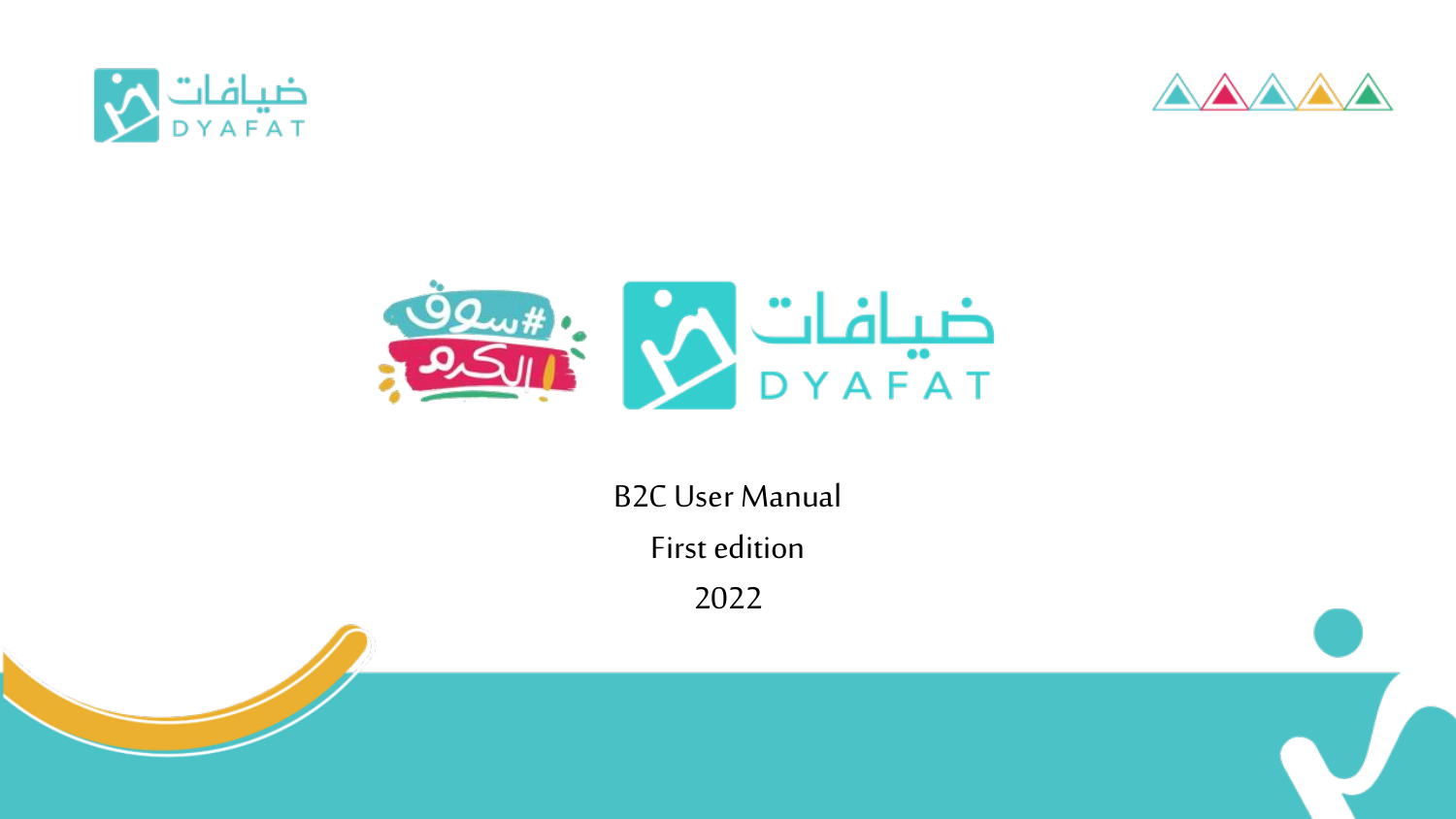



## B2C user guide contains the steps to obtain an Umrah package with a visa

application in a simple and easy way



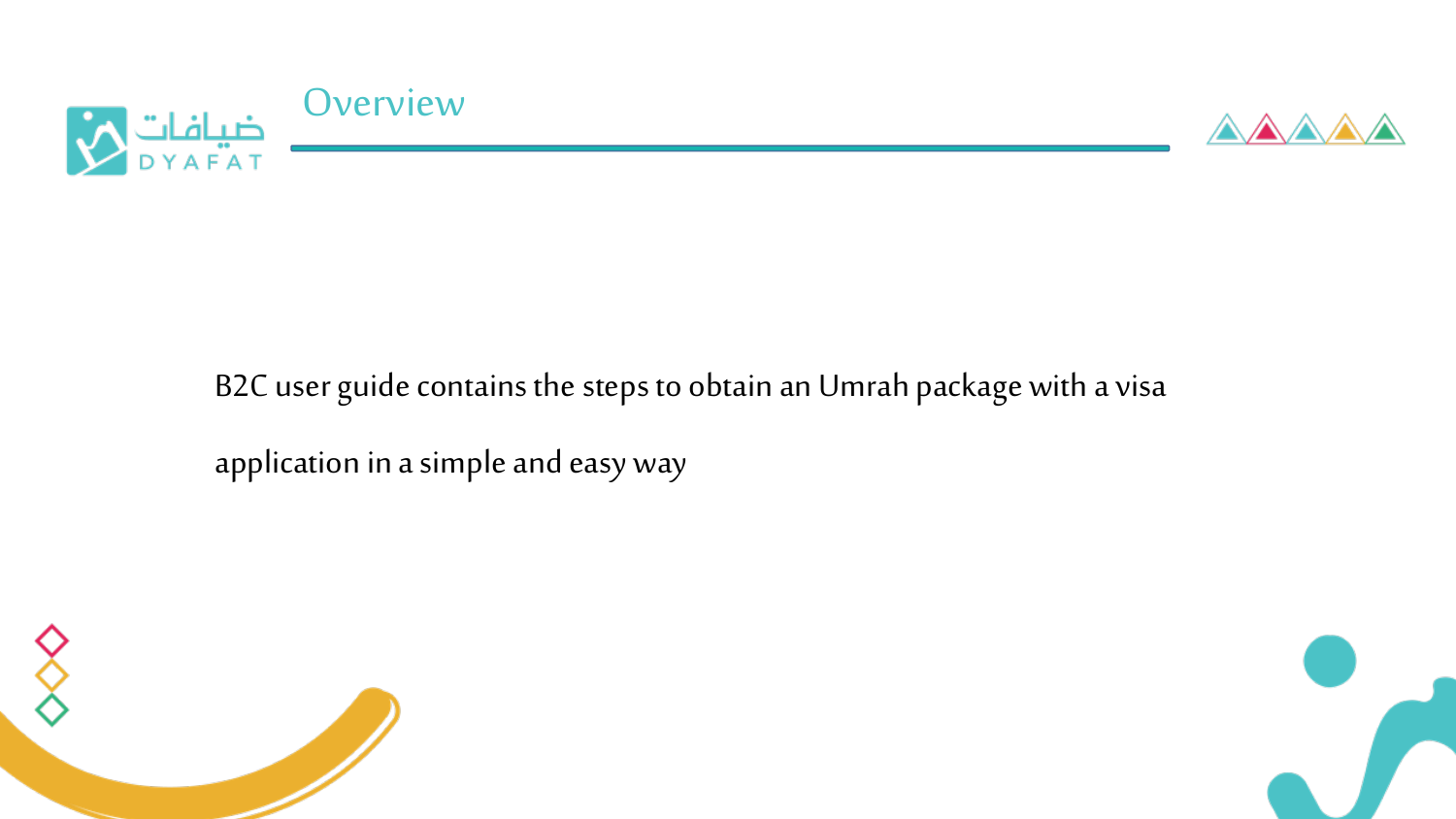

# Documents to be provided





**A personal photo with a white background size of a passport photo scanned**



**Email address**



**Passport valid for 6 months with scanned copy**



**Credit card to pay for services and visa fees**



**Scanned corona vaccination certificate**

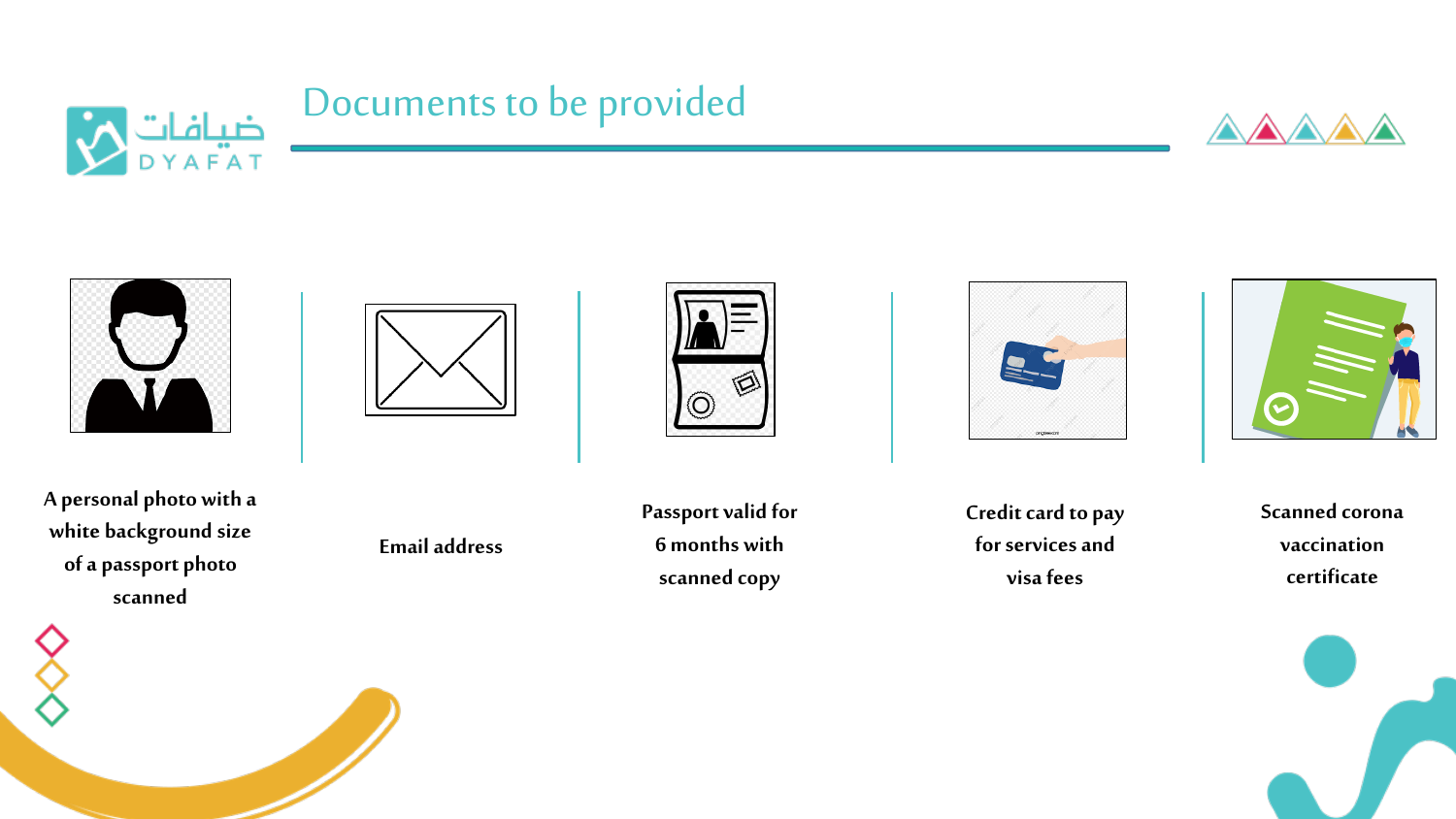







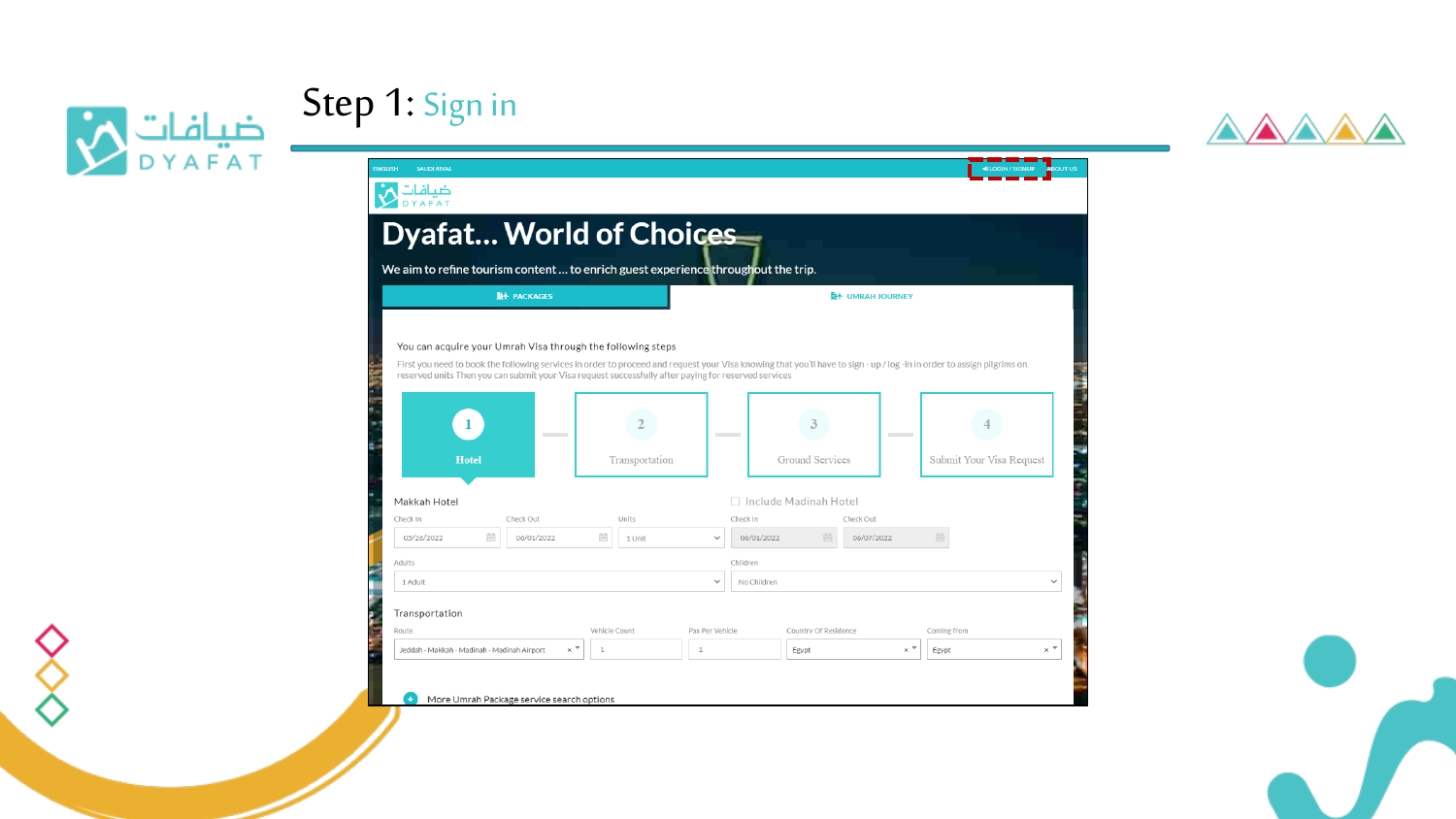





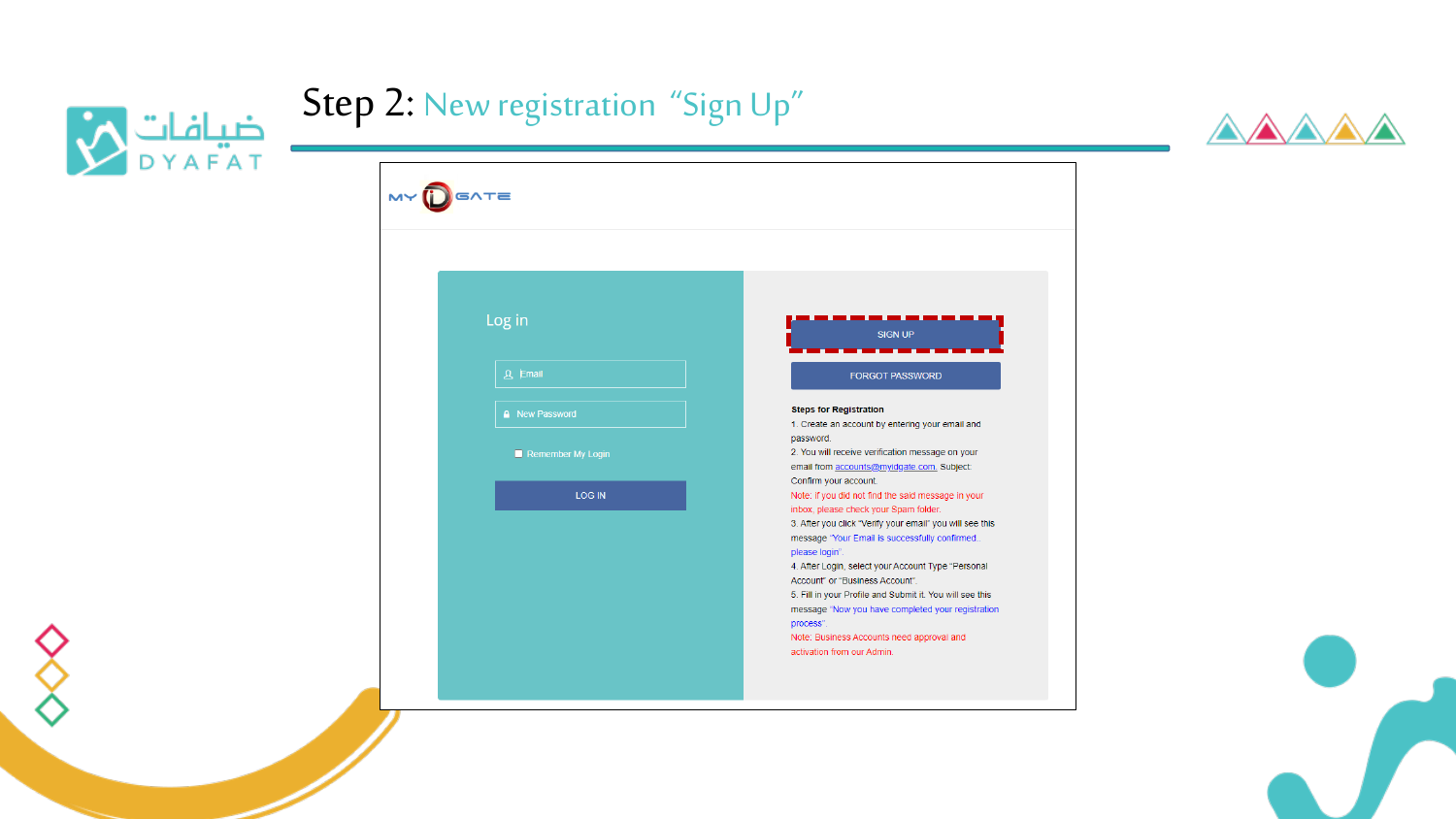| ضيافات <mark>)</mark><br>DYAFAT | <b>Step 3: Create an account</b>   |                                                                                                                                                                                                    |  |
|---------------------------------|------------------------------------|----------------------------------------------------------------------------------------------------------------------------------------------------------------------------------------------------|--|
|                                 | MY DEATE                           |                                                                                                                                                                                                    |  |
|                                 | Signup for new My Id Gate Identity | <b>Steps for Registration</b><br>1. Create an account by entering your email and password.<br>2. You will receive verification message on your email from                                          |  |
|                                 | $\Omega$ Email as User name        | accounts@myidgate.com. Subject: Confirm your account.<br>Note: if you did not find the said message in your inbox, please                                                                          |  |
|                                 | க<br>New Password                  | check your Spam folder.<br>3. After you click "Verify your email" you will see this message<br>"Your Email is successfully confirmed please login".                                                |  |
|                                 | A<br><b>Confirm Password</b>       | 4. After Login, select your Account Type "Personal Account" or<br>"Business Account".                                                                                                              |  |
|                                 | Create New My Id Gate Identity     | 5. Fill in your Profile and Submit it. You will see this message<br>"Now you have completed your registration process".<br>Note: Business Accounts need approval and activation from our<br>Admin. |  |

- 1. Create an account by entering your email and password.
- 2. You will receive verification message on your email from **accounts@myidgate.com**. Subject: Confirm your account.

Note: if you did not find the said message in your inbox, please check your Spam folder.

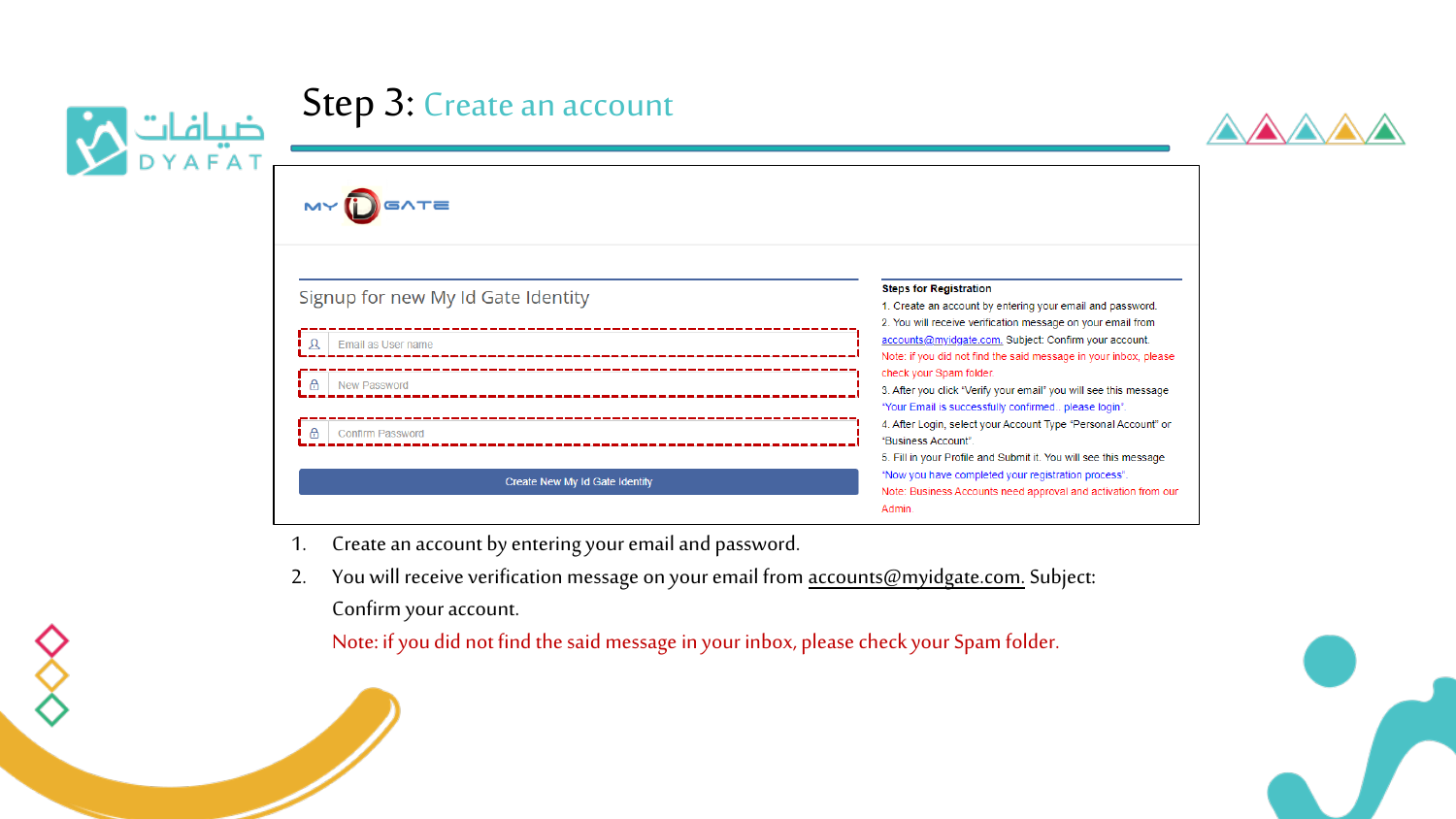

# Step 4: Confirm your email

## **Confirm your account**



xtDZlg9iZXqwNlsn275PK%252fwxtxdOePhMdkMrERBJtfqNPvj%252fDNkH8vHl1qbJ

After clicking on "Verify email", the message above appears "Your email has been confirmed successfully.. Please log in."



**A**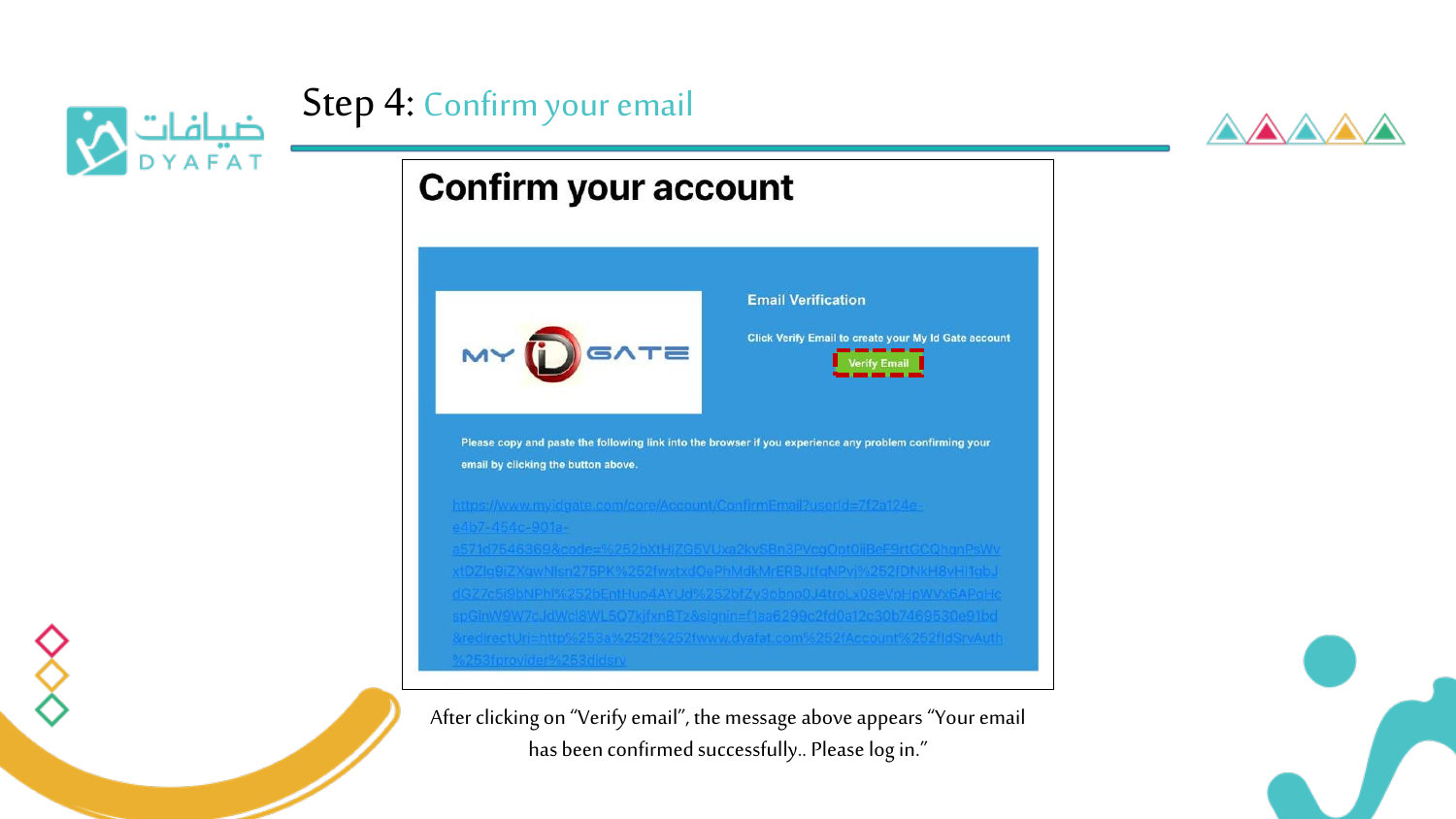





**Click on Log in to login to your account**



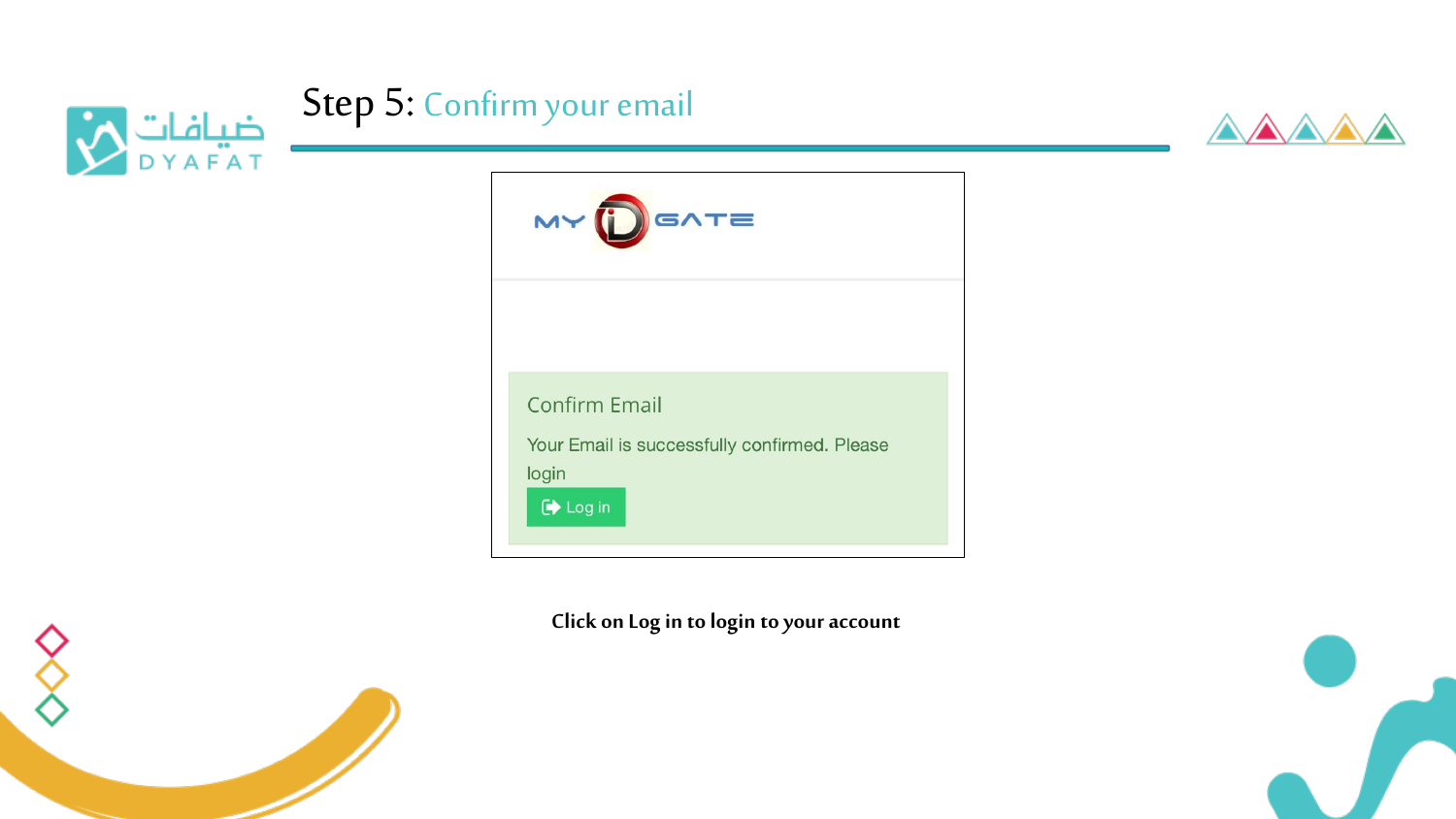







- 1. Enter your email
- 2. Enter password
- 3. Press to log in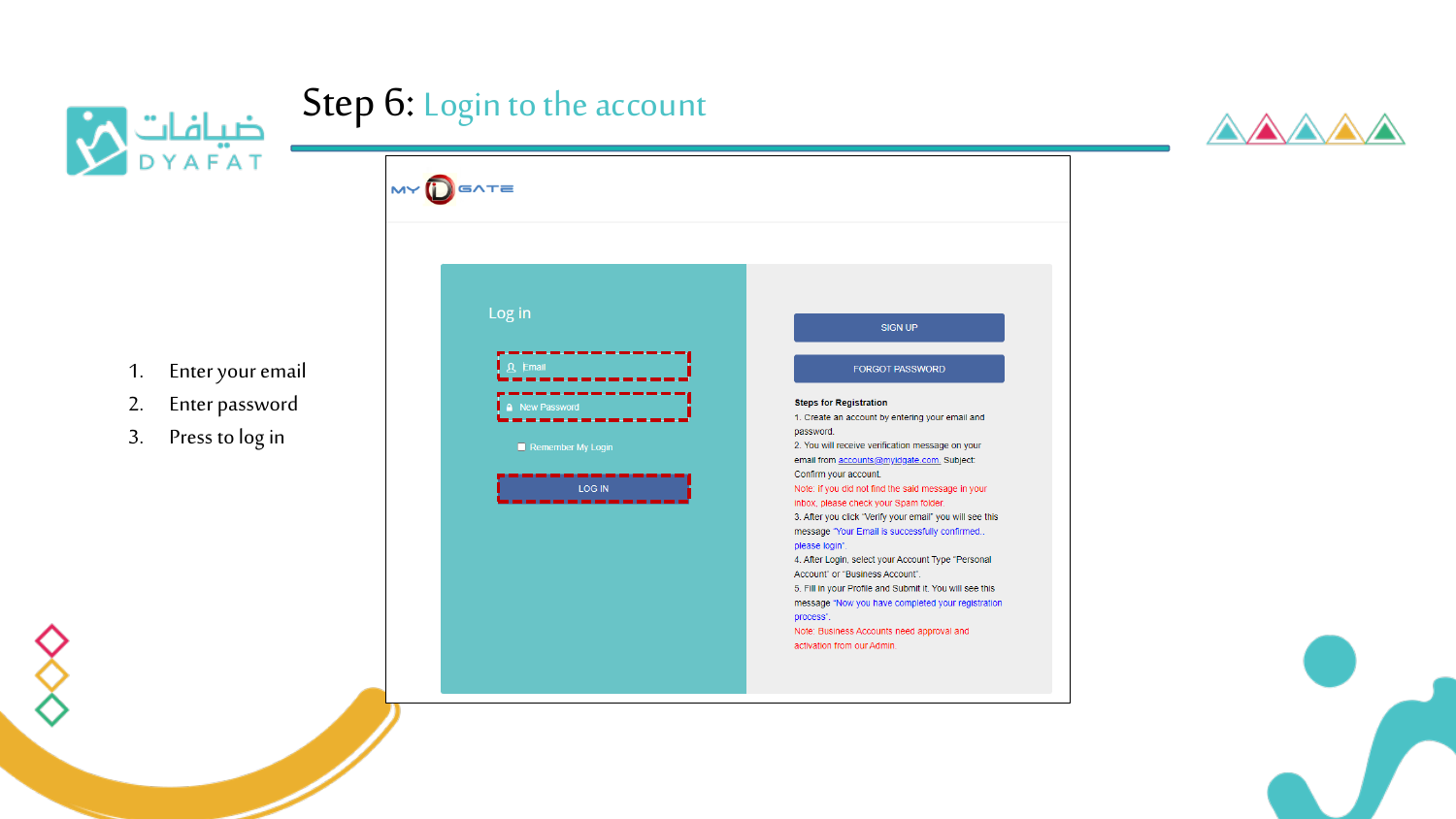

# Step 7: Choose a personal account



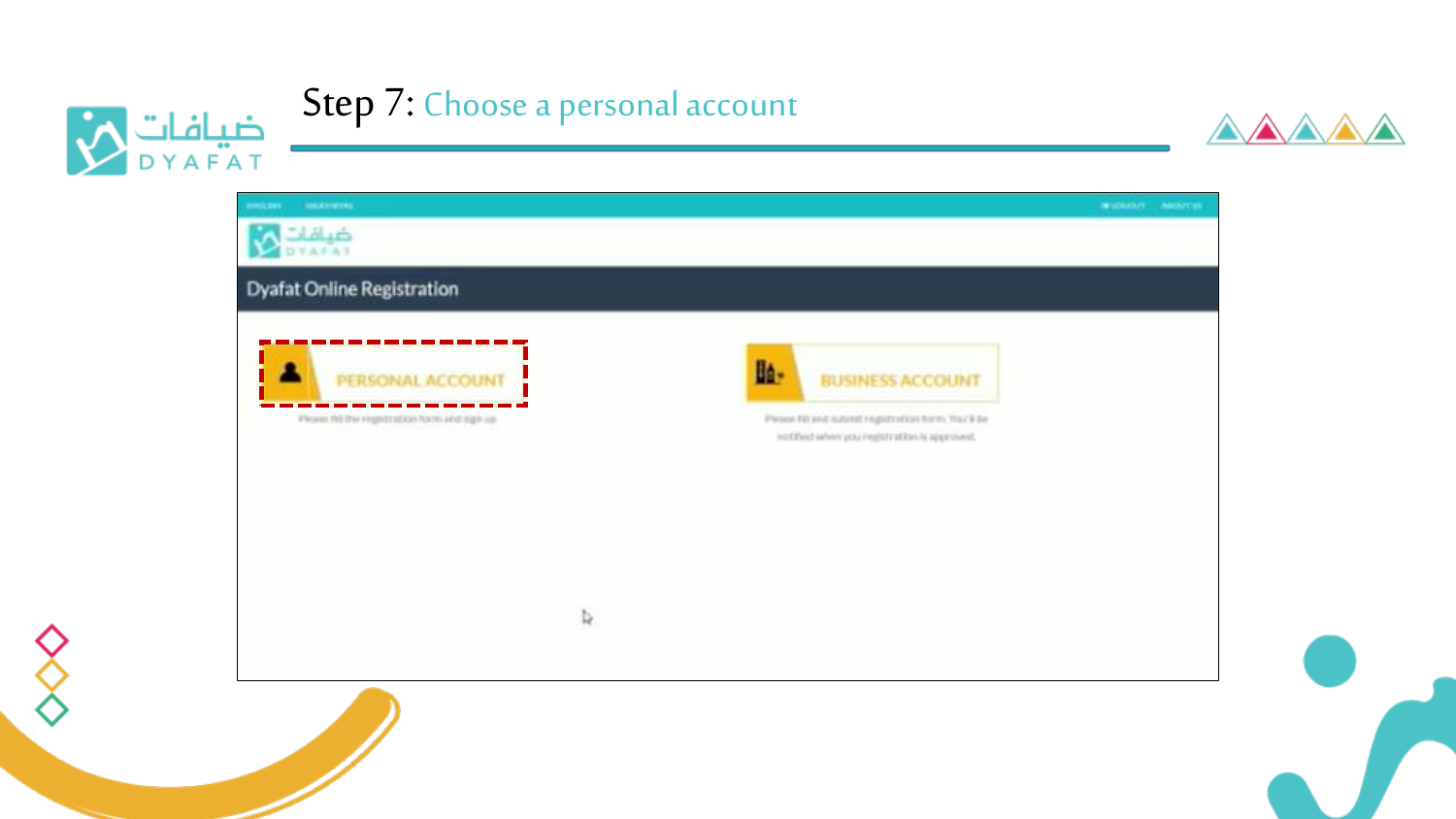

# Step 8: Enter personal data and continue registration

| ضیا <i>ف</i> ات<br>DYA <sup>=</sup> A T<br>$\infty$ | اخبارنا<br>♦٦ تسجيل خروج                                     |
|-----------------------------------------------------|--------------------------------------------------------------|
|                                                     | لتسجيل في ضيافات اون <mark>لاي</mark> ن                      |
|                                                     | تسجيل حساب شخصي                                              |
|                                                     | يرجى تعبئة نموذج التسجيل للاشتراك                            |
|                                                     | بينات شخصية                                                  |
|                                                     | الأسم الأول *                                                |
|                                                     | إسم العائلة *                                                |
|                                                     |                                                              |
|                                                     | الرزيد الالكتروني *                                          |
|                                                     | amjad_km@hotmail.com                                         |
|                                                     | جوال *                                                       |
|                                                     | البلد / الدولة *                                             |
|                                                     | $\overline{\mathbf{v}}$<br>اختر                              |
|                                                     | المدينة *<br>$\overline{\mathbf{v}}$<br>Select               |
|                                                     | العنوان *                                                    |
|                                                     |                                                              |
|                                                     | من خلال المتابعة فانك توافق علي شروط خدمة موقع ضيافات $\Box$ |
|                                                     | تسجيل                                                        |

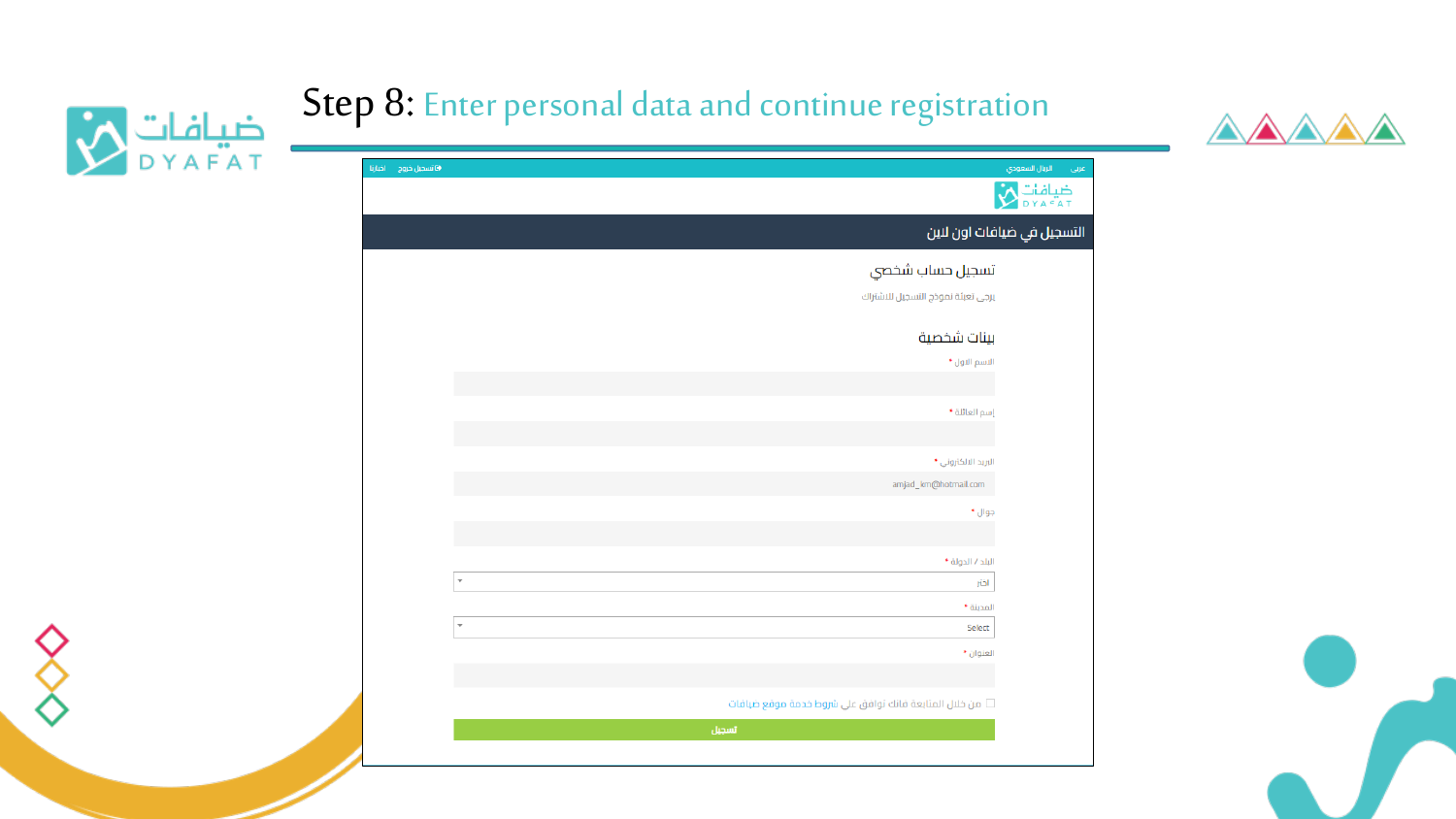### Mechanism for submitting a complaint and technical support





**Step 1 Step 2 Step 3 Step 4 Step 5 Step 6 Step 7 Step 8**

Regarding registration and notes

### Complete user guide after registration

Communicate with technical support info@dyafat .com +966 92 000 4658 WhatsApp + 966 55 468 5999